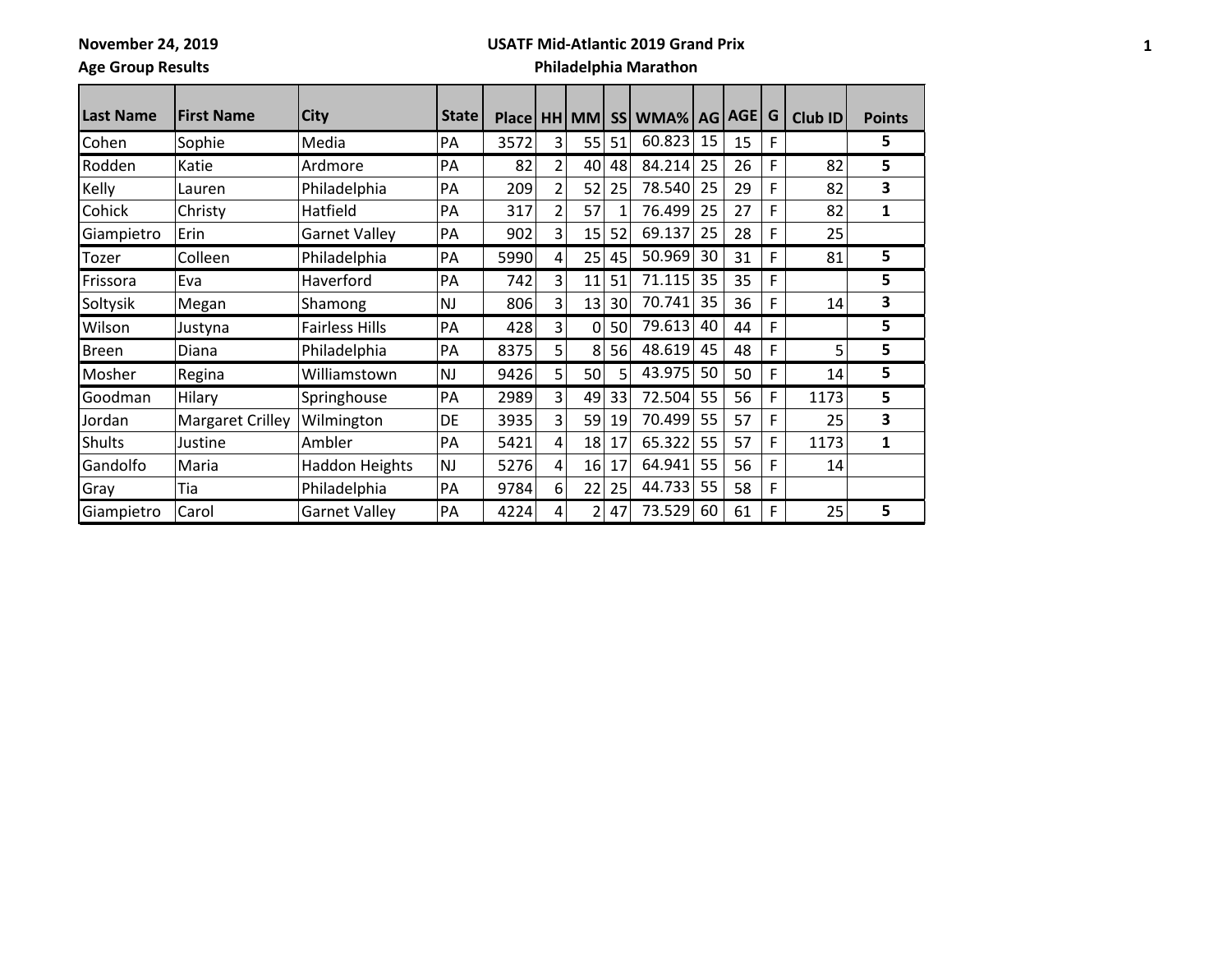**November 24, 2019**

### **USATF Mid-Atlantic 2019 Grand Prix**

**Age Group Results**

÷

# **Philadelphia Marathon**

| <b>Last Name</b> | <b>First Name</b> | <b>City</b>           | <b>State</b> |      |                |                |              | Place   HH   MM   SS   WMA%   AG   AGE |    |    | G | $Club$ ID | <b>Points</b> |
|------------------|-------------------|-----------------------|--------------|------|----------------|----------------|--------------|----------------------------------------|----|----|---|-----------|---------------|
| Matthews         | John              | Honey Brook           | PA           | 87   | $\overline{2}$ | 41             | 22           | 76.193                                 | 20 | 25 | M | 182       | 5             |
| Carnes           | Johnny            | Isle au Haut          | ME           | 1788 | 3              | 31             | 50           | 58.041                                 | 20 | 24 | M | 55        | 3             |
| <b>Barker</b>    | Zachary           | Wyomissing            | PA           | 6    | $\overline{2}$ | 20             | 41           | 87.395                                 | 25 | 27 | M |           | 5             |
| Rissell          | Ethan             | Philadelphia          | PA           | 45   | $\overline{2}$ | 35             | 0            | 79.323                                 | 25 | 30 | M | 82        | 3             |
| Weida            | Peter             | Lancaster             | PA           | 48   | $\overline{2}$ | 35             | 29           | 79.076                                 | 25 | 26 | M | 1121      | $\mathbf{1}$  |
| Young            | Jeff              | <b>West Chester</b>   | PA           | 68   | $\overline{2}$ | 39             | 13           | 77.222                                 | 25 | 28 | M | 82        |               |
| Lyman            | <b>Breandan</b>   | Philadelphia          | PA           | 94   | $\overline{2}$ | 42             | 19           | 75.747                                 | 25 | 30 | M | 82        |               |
| Skalski          | Evan              | Philadelphia          | PA           | 332  | $\overline{2}$ | 57             | 45           | 69.170                                 | 25 | 29 | M | 82        |               |
| Vido             | Michael           | Philadelphia          | PA           | 384  | $\overline{2}$ | 59             | 16           | 68.585                                 | 25 | 29 | M | 82        |               |
| Edwards          | Cory              | Elizabethtown         | PA           | 2818 | 3              | 47             | 41           | 54.000                                 | 25 | 28 | M |           |               |
| O'Donnell        | Jake              | Moorestown            | <b>NJ</b>    | 3477 | 3              | 54             | 41           | 52.390                                 | 25 | 26 | M | 82        |               |
| Kampf            | Seth              | Collegeville          | PA           | 42   | $\overline{2}$ | 34             | 48           | 79.640                                 | 30 | 34 | M | 182       | 5             |
| Foley            | Joe               | Philadelphia          | PA           | 66   | $\overline{2}$ | 38             | 50           | 77.492                                 | 30 | 33 | M | 82        | 3             |
| Rutzler          | Eugene            | Marlton               | <b>NJ</b>    | 5192 | 4              | 15             | 23           | 48.274                                 | 30 | 34 | M | 9         |               |
| Thomas           | Donald            | Chester               | PA           | 6855 | 4              | 37             | 53           | 44.245                                 | 30 | 30 | M |           |               |
| Cruz             | Carlos            | Phl                   | PA           | 7544 | 4              | 49             | 57           | 42.404                                 | 30 | 31 | M |           |               |
| Celona           | Peter             | Philadelphia          | PA           | 464  | 3              | $\overline{2}$ | 24           | 67.946                                 | 35 | 36 | M | 82        | 5             |
| Haq              | Shan              | Greenville            | DE           | 1116 | 3              | 20             | 41           | 61.997                                 | 35 | 37 | M |           | 3             |
| <b>Brent</b>     | William           | Emmaus                | PA           | 1912 | 3              | 33             | 59           | 57.917                                 | 35 | 36 | M | 1119      | 1             |
| Thirumurthy      | Harsha            | Bala Cynwyd           | PA           | 63   | $\overline{2}$ | 38             | 35           | 80.893                                 | 40 | 42 | M | 82        | 5             |
| Dang             | Anh               | Philadelphia          | PA           | 465  | 3              | $\overline{2}$ | 29           | 72.061                                 | 40 | 45 | M |           | 3             |
| DeProspo         | Leonard           | Wynnewood             | PA           | 602  | 3              |                | 51           | 68.290                                 | 40 | 42 | M |           | 1             |
| Anderson         | Chris             | Wilmington            | DE           | 936  | $\overline{3}$ | 17             | $\mathbf{1}$ | 66.196                                 | 40 | 44 | M | 25        |               |
| Kaucher          | Michael           | <b>Haddon Heights</b> | <b>NJ</b>    | 1139 | 3              | 21             | 6            | 64.313                                 | 40 | 43 | M | 81        |               |
| Dinzeo           | Tom               | Glassboro             | <b>NJ</b>    | 1741 | 3              | 31             | 1            | 61.804                                 | 40 | 44 | M | 14        |               |
| Polakoff         | Craig             | Philadelphia          | PA           | 3031 | 3              | 49             | 54           | 54.995                                 | 40 | 40 | M | 55        |               |